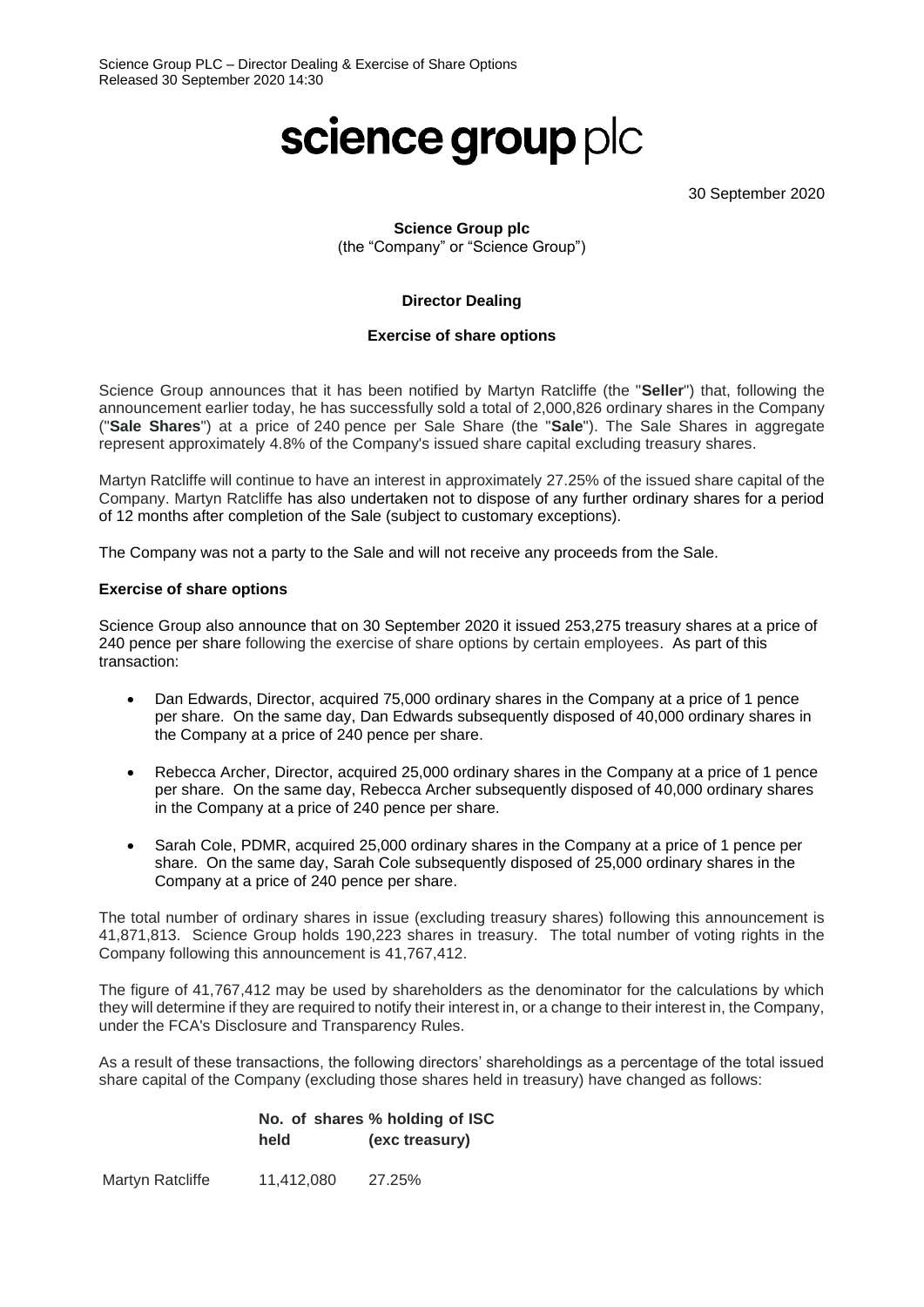| Rebecca Archer | 50,000 | $0.12\%$ |
|----------------|--------|----------|
|                |        |          |

Daniel Edwards 109,000 0.26%

**End**

| <b>Science Group plc</b>                                                             |                           |
|--------------------------------------------------------------------------------------|---------------------------|
| Sarah Cole, Company Secretary                                                        | Tel: +44 (0) 1223 875 200 |
|                                                                                      | www.sciencegroup.com      |
| <b>Stifel Nicolaus Europe Limited (Nominated Adviser and</b><br><b>Joint Broker)</b> |                           |
| Nick Adams, Alex Price                                                               | Tel: +44 (0) 20 7710 7600 |
| <b>Liberum Capital Limited (Joint Broker)</b>                                        |                           |
| Neil Patel, Cameron Duncan                                                           | Tel: +44 (0) 20 3100 2000 |
| <b>MHP Communications (PR Advisor to Science Group)</b>                              |                           |
| Reg Hoare, James Bavister, Pete Lambie                                               | Tel: +44 (0) 20 3128 8100 |
|                                                                                      | sciencegroup@mhpc.com     |

Note: This announcement contains inside information which is disclosed in accordance with the Market Abuse Regulation (No 596/2014). The person responsible for this announcement is Sarah Cole, Company Secretary.

## **Notification and public disclosure of transactions by persons discharging managerial responsibilities and persons closely associated with them**

| 1.             | Details of the person discharging managerial responsibilities/person closely associated                                                                                                                 |
|----------------|---------------------------------------------------------------------------------------------------------------------------------------------------------------------------------------------------------|
| a)             | Name: Martyn Ratcliffe                                                                                                                                                                                  |
| $\mathbf{2}$ . | <b>Reason for the notification</b>                                                                                                                                                                      |
| a)             | Position/status: Chairman                                                                                                                                                                               |
| b)             | Initial notification/Amendment: Initial notification                                                                                                                                                    |
| 3.             | Details of the issuer, emission allowance market participant, auction platform, auctioneer<br>or auction monitor                                                                                        |
| a)             | Name: Science Group plc                                                                                                                                                                                 |
| b)             | LEI: 2138009OJQT79BDB3E93                                                                                                                                                                               |
| 4.             | Details of the transaction(s): section to be repeated for (i) each type of instrument; (ii)<br>each type of transaction; (iii) each date; and (iv) each place where transactions have been<br>conducted |
| a)             | Description of the financial instrument, type of instrument: Ordinary shares of 1p each.                                                                                                                |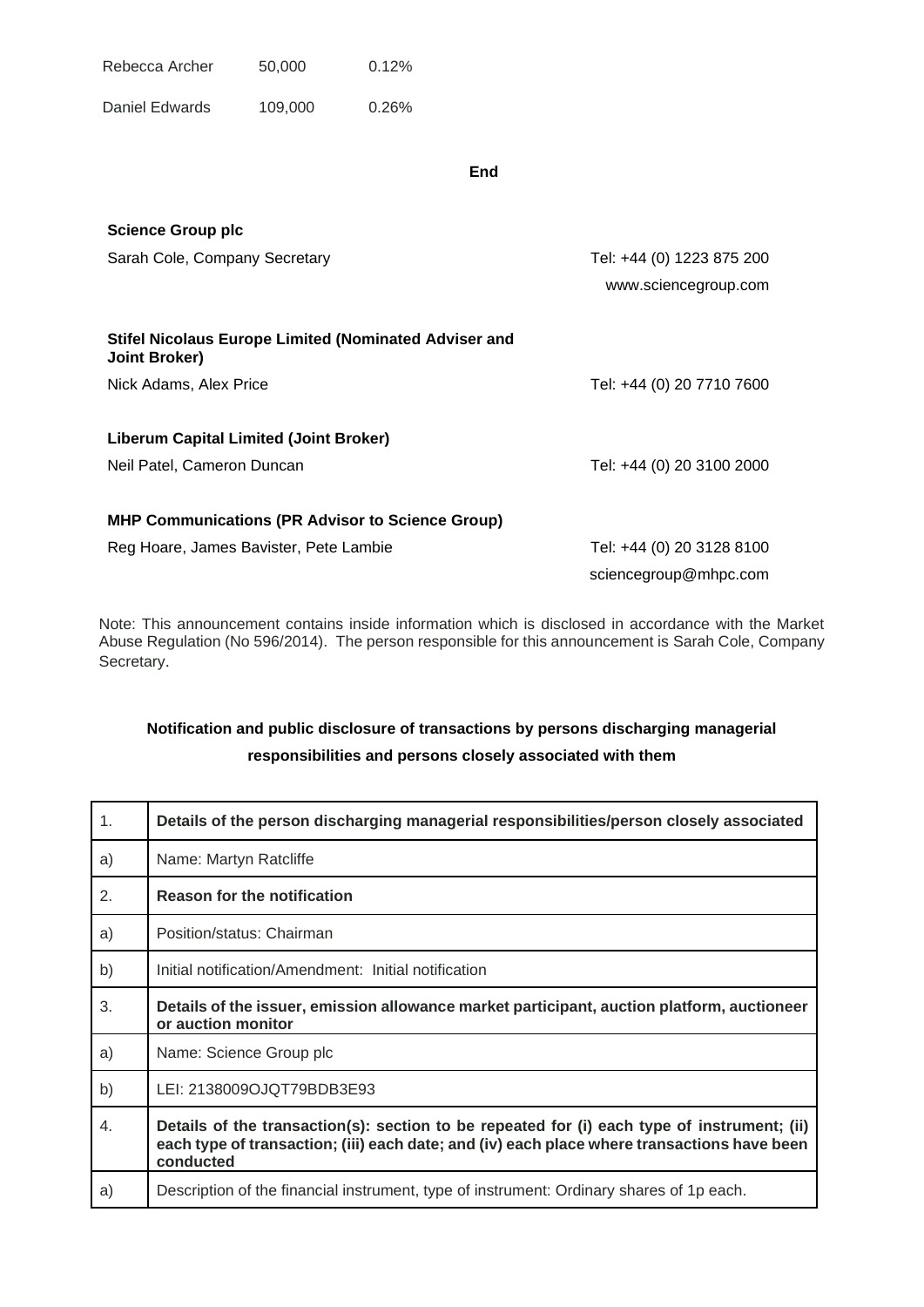|              | Identification code: GB00B39GTJ17             |           |  |
|--------------|-----------------------------------------------|-----------|--|
| b)           | Nature of the transaction: Disposal of shares |           |  |
| $\mathbf{C}$ | Price(s) and volume(s):                       |           |  |
|              | Price(s)<br>Volume(s)                         |           |  |
|              | [240]p                                        | 2,000,826 |  |
| d)           | Aggregated information:                       |           |  |
|              | •Aggregated volume: 2,000,826                 |           |  |
|              | ·Price: £4,801,982.40                         |           |  |
| e)           | Date of the transaction: 2020-09-30           |           |  |
| f)           | Place of the transaction: AIMX                |           |  |

| $\mathbf 1$ . | Details of the person discharging managerial responsibilities/person closely associated                                                                                                                 |           |                                                                                          |
|---------------|---------------------------------------------------------------------------------------------------------------------------------------------------------------------------------------------------------|-----------|------------------------------------------------------------------------------------------|
| a)            | Name: Dan Edwards                                                                                                                                                                                       |           |                                                                                          |
| 2.            | <b>Reason for the notification</b>                                                                                                                                                                      |           |                                                                                          |
| a)            | Position/status: Group Managing Director                                                                                                                                                                |           |                                                                                          |
| b)            | Initial notification/Amendment: Initial notification                                                                                                                                                    |           |                                                                                          |
| 3.            | Details of the issuer, emission allowance market participant, auction platform,<br>auctioneer or auction monitor                                                                                        |           |                                                                                          |
| a)            | Name: Science Group plc                                                                                                                                                                                 |           |                                                                                          |
| b)            | LEI: 2138009OJQT79BDB3E93                                                                                                                                                                               |           |                                                                                          |
| 4.            | Details of the transaction(s): section to be repeated for (i) each type of instrument; (ii)<br>each type of transaction; (iii) each date; and (iv) each place where transactions have<br>been conducted |           |                                                                                          |
| a)            |                                                                                                                                                                                                         |           | Description of the financial instrument, type of instrument: Ordinary shares of 1p each. |
|               | Identification code: GB00B39GTJ17                                                                                                                                                                       |           |                                                                                          |
| b)            |                                                                                                                                                                                                         |           | Nature of the transaction: Acquisition of shares following exercise of share options     |
| c)            | Price(s) and volume(s):                                                                                                                                                                                 |           |                                                                                          |
|               | Price(s)                                                                                                                                                                                                | Volume(s) |                                                                                          |
|               | 1 <sub>p</sub>                                                                                                                                                                                          | 75,000    |                                                                                          |
| d)            | Aggregated information:                                                                                                                                                                                 |           |                                                                                          |
|               | Aggregated volume: 25,000                                                                                                                                                                               |           |                                                                                          |
|               | Price: £750                                                                                                                                                                                             |           |                                                                                          |
| e)            | Date of the transaction: 2020-09-30                                                                                                                                                                     |           |                                                                                          |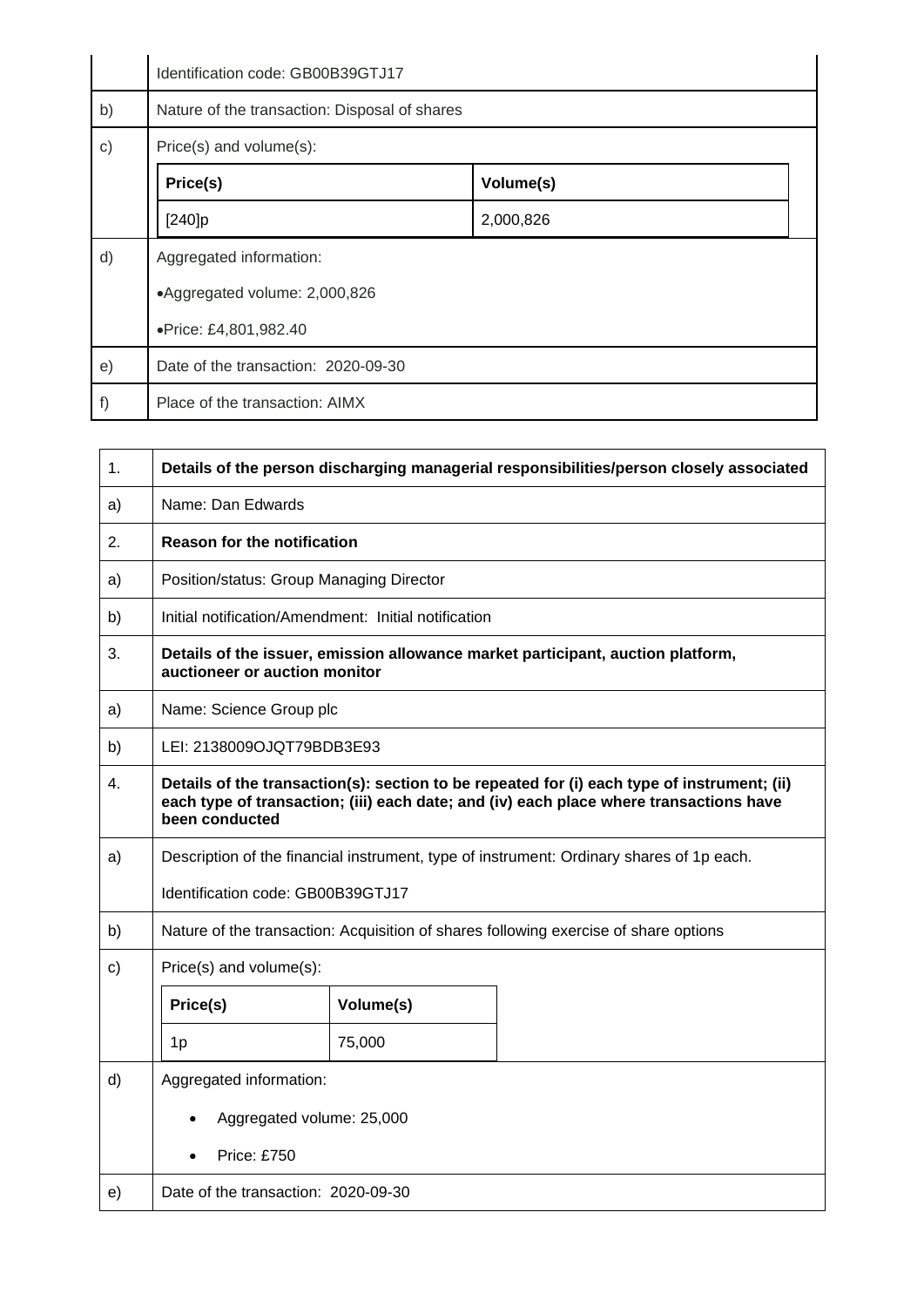| 1.           | Details of the person discharging managerial responsibilities/person closely associated                                                                                                                 |           |                                                                                 |
|--------------|---------------------------------------------------------------------------------------------------------------------------------------------------------------------------------------------------------|-----------|---------------------------------------------------------------------------------|
| a)           | Name: Dan Edwards                                                                                                                                                                                       |           |                                                                                 |
| 2.           | <b>Reason for the notification</b>                                                                                                                                                                      |           |                                                                                 |
| a)           | Position/status: Group Managing Director                                                                                                                                                                |           |                                                                                 |
| b)           | Initial notification/Amendment: Initial notification                                                                                                                                                    |           |                                                                                 |
| 3.           | auctioneer or auction monitor                                                                                                                                                                           |           | Details of the issuer, emission allowance market participant, auction platform, |
| a)           | Name: Science Group plc                                                                                                                                                                                 |           |                                                                                 |
| b)           | LEI: 2138009OJQT79BDB3E93                                                                                                                                                                               |           |                                                                                 |
| $4_{-}$      | Details of the transaction(s): section to be repeated for (i) each type of instrument; (ii)<br>each type of transaction; (iii) each date; and (iv) each place where transactions have<br>been conducted |           |                                                                                 |
| a)           | Description of the financial instrument, type of instrument: Ordinary shares of 1p each.                                                                                                                |           |                                                                                 |
|              | Identification code: GB00B39GTJ17                                                                                                                                                                       |           |                                                                                 |
| b)           | Nature of the transaction: Disposal of shares                                                                                                                                                           |           |                                                                                 |
| $\mathsf{c}$ | Price(s) and volume(s):                                                                                                                                                                                 |           |                                                                                 |
|              | Price(s)                                                                                                                                                                                                | Volume(s) |                                                                                 |
|              | 240p                                                                                                                                                                                                    | 40,000    |                                                                                 |
| d)           | Aggregated information:                                                                                                                                                                                 |           |                                                                                 |
|              | Aggregated volume: 40,000                                                                                                                                                                               |           |                                                                                 |
|              | Price: £96,000                                                                                                                                                                                          |           |                                                                                 |
| e)           | Date of the transaction: 2020-09-30                                                                                                                                                                     |           |                                                                                 |
| f)           | Place of the transaction: AIMX                                                                                                                                                                          |           |                                                                                 |

| 1. | Details of the person discharging managerial responsibilities/person closely associated |
|----|-----------------------------------------------------------------------------------------|
| a) | Name: Rebecca Archer                                                                    |
| 2. | <b>Reason for the notification</b>                                                      |
| a) | Position/status: Finance Director                                                       |
| b) | Initial notification/Amendment: Initial notification                                    |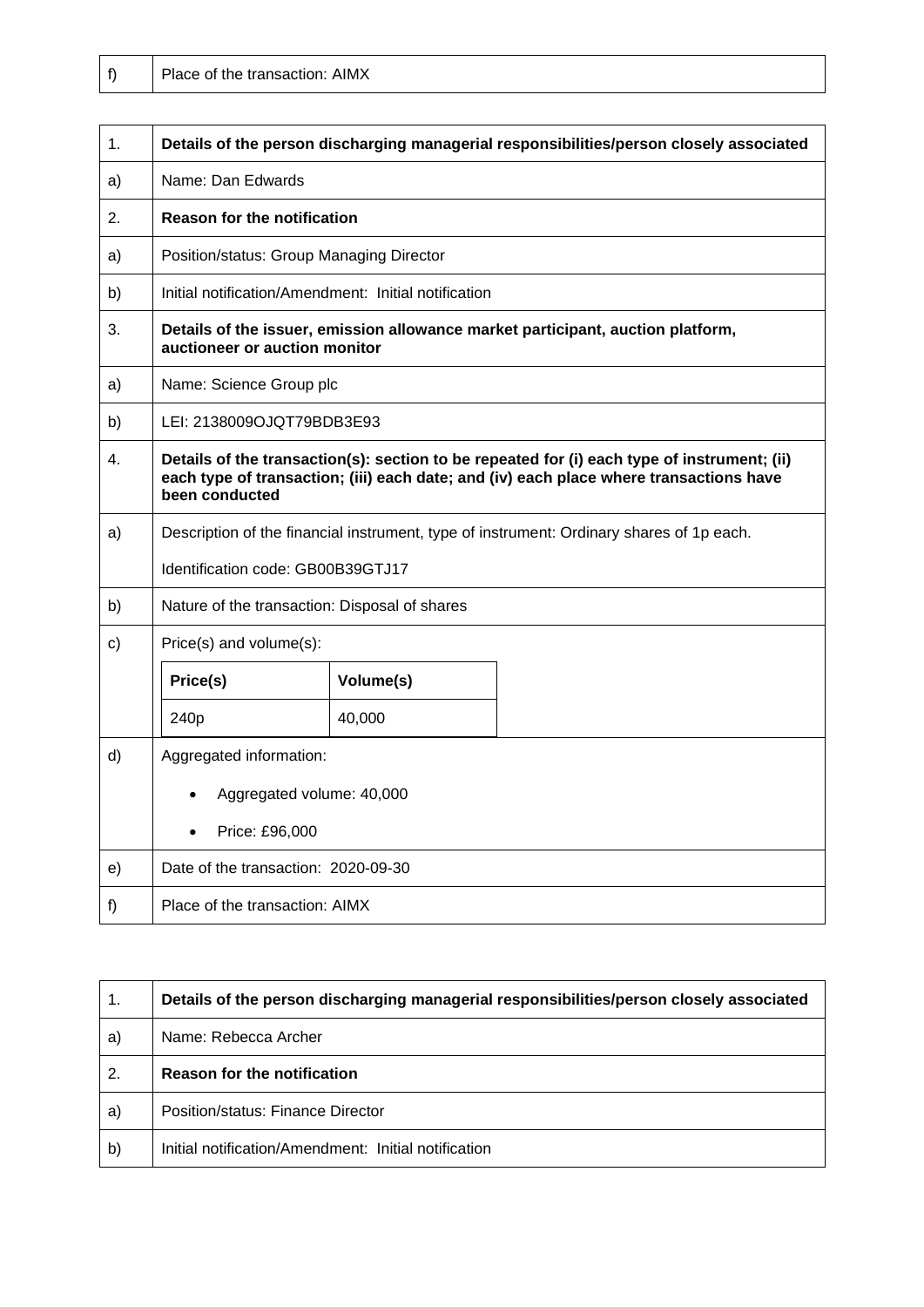| 3.           | Details of the issuer, emission allowance market participant, auction platform,<br>auctioneer or auction monitor                                                                                        |           |                                                                                          |
|--------------|---------------------------------------------------------------------------------------------------------------------------------------------------------------------------------------------------------|-----------|------------------------------------------------------------------------------------------|
| a)           | Name: Science Group plc                                                                                                                                                                                 |           |                                                                                          |
| b)           | LEI: 2138009OJQT79BDB3E93                                                                                                                                                                               |           |                                                                                          |
| 4.           | Details of the transaction(s): section to be repeated for (i) each type of instrument; (ii)<br>each type of transaction; (iii) each date; and (iv) each place where transactions have<br>been conducted |           |                                                                                          |
| a)           |                                                                                                                                                                                                         |           | Description of the financial instrument, type of instrument: Ordinary shares of 1p each. |
|              | Identification code: GB00B39GTJ17                                                                                                                                                                       |           |                                                                                          |
| b)           |                                                                                                                                                                                                         |           | Nature of the transaction: Acquisition of shares following exercise of share options     |
| $\mathsf{C}$ | Price(s) and volume(s):                                                                                                                                                                                 |           |                                                                                          |
|              | Price(s)                                                                                                                                                                                                | Volume(s) |                                                                                          |
|              | 1p                                                                                                                                                                                                      | 25,000    |                                                                                          |
| d)           | Aggregated information:                                                                                                                                                                                 |           |                                                                                          |
|              | Aggregated volume: 25,000                                                                                                                                                                               |           |                                                                                          |
|              | <b>Price: £250</b>                                                                                                                                                                                      |           |                                                                                          |
| e)           | Date of the transaction: 2020-09-30                                                                                                                                                                     |           |                                                                                          |
| f)           | Place of the transaction: AIMX                                                                                                                                                                          |           |                                                                                          |

| $\mathbf{1}$ . | Details of the person discharging managerial responsibilities/person closely associated                                                                                                                 |
|----------------|---------------------------------------------------------------------------------------------------------------------------------------------------------------------------------------------------------|
| a)             | Name: Rebecca Archer                                                                                                                                                                                    |
| 2.             | <b>Reason for the notification</b>                                                                                                                                                                      |
| a)             | Position/status: Finance Director                                                                                                                                                                       |
| b)             | Initial notification/Amendment: Initial notification                                                                                                                                                    |
| 3.             | Details of the issuer, emission allowance market participant, auction platform,<br>auctioneer or auction monitor                                                                                        |
| a)             | Name: Science Group plc                                                                                                                                                                                 |
| b)             | LEI: 2138009OJOT79BDB3E93                                                                                                                                                                               |
| 4.             | Details of the transaction(s): section to be repeated for (i) each type of instrument; (ii)<br>each type of transaction; (iii) each date; and (iv) each place where transactions have<br>been conducted |
| a)             | Description of the financial instrument, type of instrument: Ordinary shares of 1p each.                                                                                                                |
|                | Identification code: GB00B39GTJ17                                                                                                                                                                       |
| b)             | Nature of the transaction: Disposal of shares                                                                                                                                                           |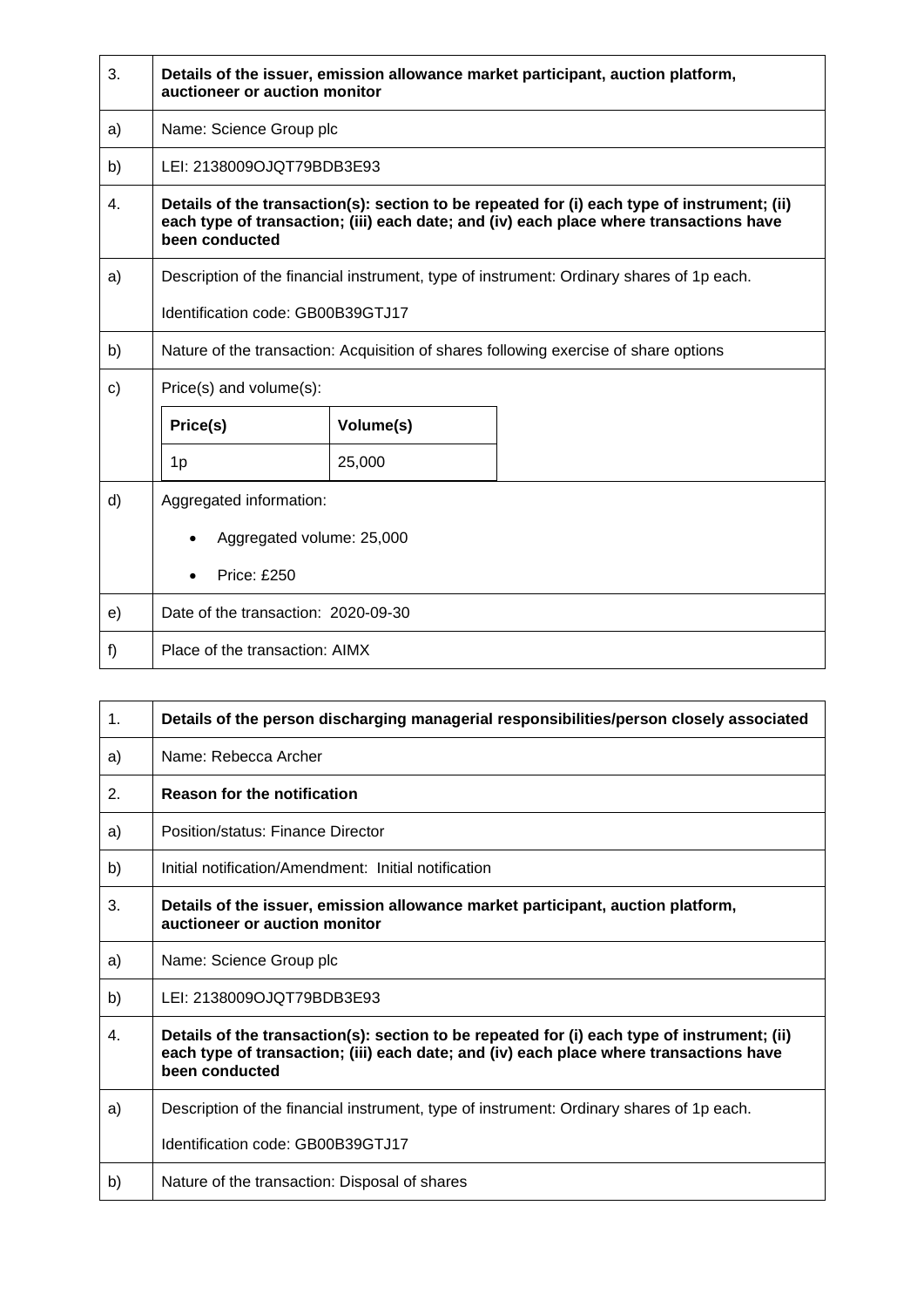| $\mathbf{c}$ | Price(s) and volume(s):                |           |  |
|--------------|----------------------------------------|-----------|--|
|              | Price(s)                               | Volume(s) |  |
|              | 240 <sub>p</sub>                       | 40,000    |  |
| d)           | Aggregated information:                |           |  |
|              | Aggregated volume: 40,000<br>$\bullet$ |           |  |
|              | Price: £96,000<br>$\bullet$            |           |  |
| e)           | Date of the transaction: 2020-09-30    |           |  |
| f)           | Place of the transaction: AIMX         |           |  |

Ē

| 5.             | Details of the person discharging managerial responsibilities/person closely associated                                                                                                                 |           |                                                                                      |
|----------------|---------------------------------------------------------------------------------------------------------------------------------------------------------------------------------------------------------|-----------|--------------------------------------------------------------------------------------|
| a)             | Name: Sarah Cole                                                                                                                                                                                        |           |                                                                                      |
| 6.             | <b>Reason for the notification</b>                                                                                                                                                                      |           |                                                                                      |
| a)             | Position/status: Group Legal Counsel & Company Secretary                                                                                                                                                |           |                                                                                      |
| b)             | Initial notification/Amendment: Initial notification                                                                                                                                                    |           |                                                                                      |
| 7 <sub>1</sub> | auctioneer or auction monitor                                                                                                                                                                           |           | Details of the issuer, emission allowance market participant, auction platform,      |
| a)             | Name: Science Group plc                                                                                                                                                                                 |           |                                                                                      |
| b)             | LEI: 2138009OJQT79BDB3E93                                                                                                                                                                               |           |                                                                                      |
| 8.             | Details of the transaction(s): section to be repeated for (i) each type of instrument; (ii)<br>each type of transaction; (iii) each date; and (iv) each place where transactions have<br>been conducted |           |                                                                                      |
| a)             | Description of the financial instrument, type of instrument: Ordinary shares of 1p each.                                                                                                                |           |                                                                                      |
|                | Identification code: GB00B39GTJ17                                                                                                                                                                       |           |                                                                                      |
| b)             |                                                                                                                                                                                                         |           | Nature of the transaction: Acquisition of shares following exercise of share options |
| $\mathbf{c})$  | Price(s) and volume(s):                                                                                                                                                                                 |           |                                                                                      |
|                | Price(s)                                                                                                                                                                                                | Volume(s) |                                                                                      |
|                | 1 <sub>p</sub>                                                                                                                                                                                          | 25,000    |                                                                                      |
| d)             | Aggregated information:                                                                                                                                                                                 |           |                                                                                      |
|                | Aggregated volume: 25,000                                                                                                                                                                               |           |                                                                                      |
|                | <b>Price: £250</b>                                                                                                                                                                                      |           |                                                                                      |
| e)             | Date of the transaction: 2020-09-30                                                                                                                                                                     |           |                                                                                      |
| f)             | Place of the transaction: AIMX                                                                                                                                                                          |           |                                                                                      |